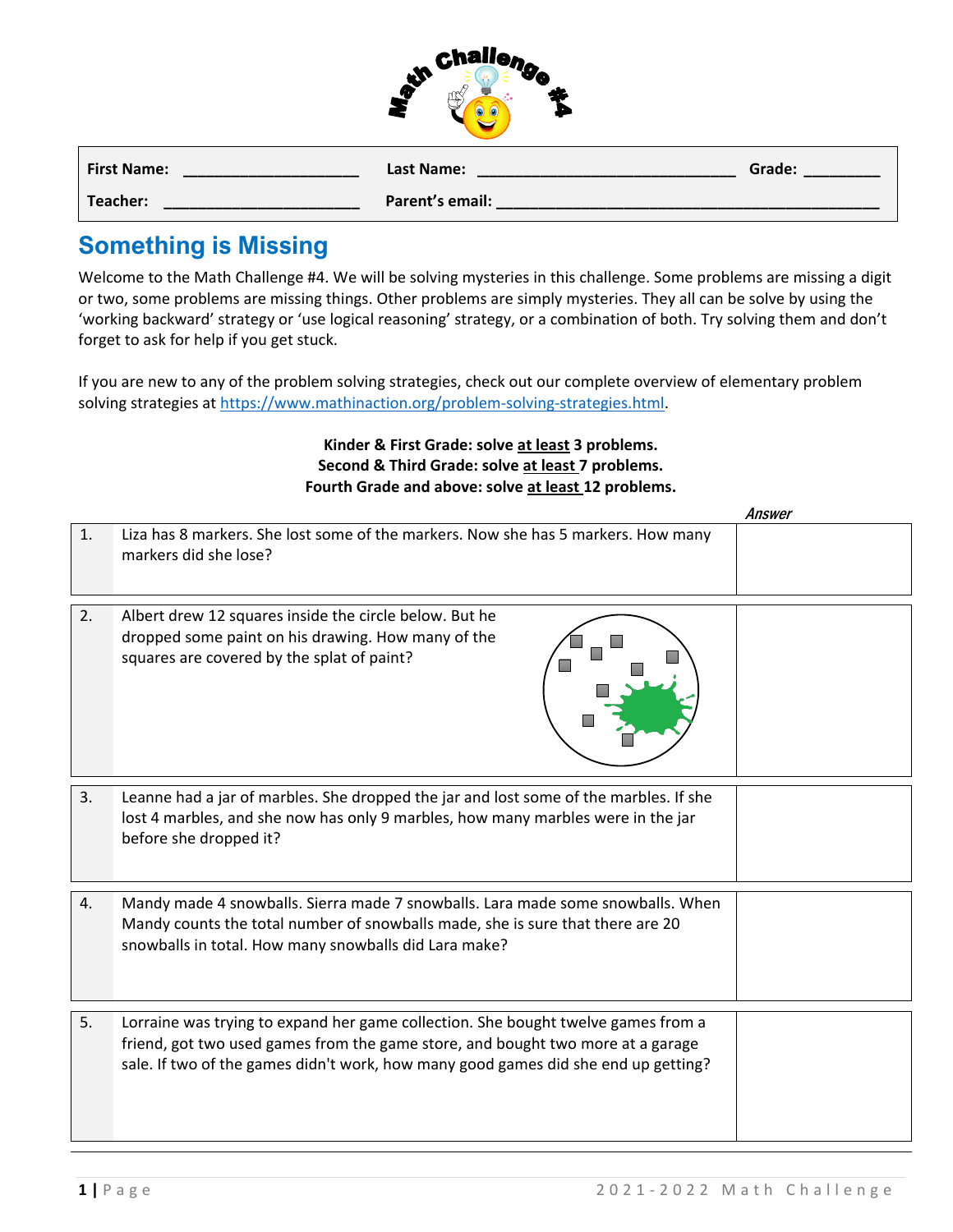| 6.  | Kathleen is playing with a balance scale. In order for a scale to balance, the total<br>number on left side must be equal to the total number on the right-hand side. The<br>scale in the picture is tilted to the right.<br>Something is missing to balance the scale.<br>a. Which side of the balance should<br>Kathleen add a number?<br>b. What number is needed to be added to<br>the scale so that it is balanced? | a.<br>b.       |
|-----|--------------------------------------------------------------------------------------------------------------------------------------------------------------------------------------------------------------------------------------------------------------------------------------------------------------------------------------------------------------------------------------------------------------------------|----------------|
| 7.  | The school cafeteria ordered forty-two red apples and fourteen green apples for<br>students' lunches. But, if only nineteen students wanted an apple, how many extra<br>apples did the cafeteria end up with?                                                                                                                                                                                                            |                |
| 8.  | Marcy found 19 ladybugs. Lee found 1 more ladybug than Marcy. Rosa found 2 less<br>than Lee. Tom also found some ladybugs. If they all find 70 ladybugs in total. How<br>many ladybugs did Tom find?                                                                                                                                                                                                                     |                |
| 9.  | Mr. Corroone wants to bike 364 miles this fall. If he starts on a Monday and does a<br>route that is 13 miles every weekday, how many weeks will it take him to bike 364<br>miles? He is not biking during the weekend.                                                                                                                                                                                                  |                |
| 10. | Missing Parentheses! The following expressions are missing parentheses. Place one set<br>of parentheses so that each expression equals 4 and write the number sentence.<br>a. $6-4+2+4$<br>b. $4 + 3 - 5 + 2 + 4$<br>c. $3-1+4-2+2-2$                                                                                                                                                                                    | a.<br>b.<br>c. |
| 11. | Every birthday the King gives his only daughter $\blacklozenge$ more flowers compared to the<br>previous year. This year he gave her $\blacklozenge$ + $\blacktriangleright$ flowers. Last year she got $\blacklozenge$ + $\blacklozenge$<br>flowers. The king has $\blacklozenge$ healthy grandsons, together they have 6 arms. If $\blacklozenge = 4$ , how<br>many flowers did she get this year?                     |                |

## **Don't miss the [Fall 2021 Math Challenge Tournament!](https://www.ellipsisacademy.com/fall-2021-math-challenge-tournament.html)**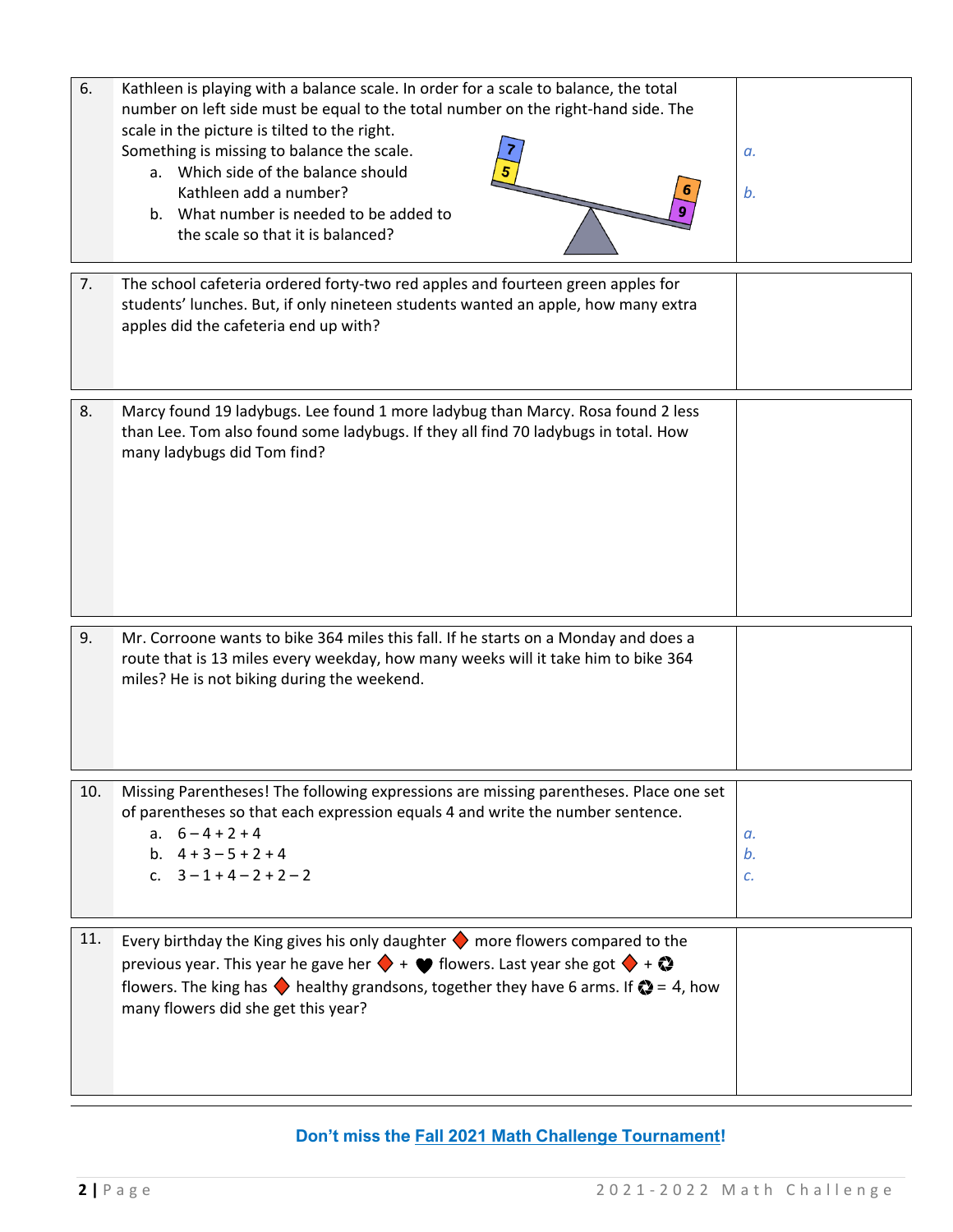| 12. | Lina drew a picture of squares. The picture has one square in the middle, surrounded<br>by other smaller squares. Together (the middle square and all the smaller squares form<br>a bigger square. All the smaller squares have the same side lengths, and there is no<br>overlaps and no gaps between the squares. The side length of each of the smaller<br>squares is each 1/3 the side length of the middle square.<br>a. How many smaller squares are in the picture?<br>b. What is the area of the square formed by the whole picture if the side length<br>of the middle square is 9 cm?                                                                                                                                                                                                    | а.<br>b.             |
|-----|----------------------------------------------------------------------------------------------------------------------------------------------------------------------------------------------------------------------------------------------------------------------------------------------------------------------------------------------------------------------------------------------------------------------------------------------------------------------------------------------------------------------------------------------------------------------------------------------------------------------------------------------------------------------------------------------------------------------------------------------------------------------------------------------------|----------------------|
| 13. | Fiona spent half of her money at the store. She then went to a coffee shop and spent<br>one fourth of her remaining money. If she has 6 dollars left, how many dollars did<br>Fiona start with?                                                                                                                                                                                                                                                                                                                                                                                                                                                                                                                                                                                                    |                      |
| 14. | Friendly Towers is a high-rise apartment building in Woodinville. Dimitri and three of<br>his friends, Samantha, Bella, and Inara live on different floors of Friendly Towers.<br>Dimitri lives on the 9th floor.<br>$\bullet$<br>Friendly Towers has five times as many floors as Dimitri's floor number.<br>$\bullet$<br>Bella lives on the third floor below the top floor.<br>$\bullet$<br>Inara lives two floors above Samantha, and Samantha lives 5 floors below<br>$\bullet$<br>Bella.<br>The pool and the gym are located on the floor which is 8/9 of the way to the<br>$\bullet$<br>top of the building.<br>Find the following:<br>a. Samantha lives on floor.<br>b. Bella lives on _____ floor.<br>Inara lives on floor.<br>c.<br>The pool and the gym are located on ___ floor.<br>d. | а.<br>b.<br>с.<br>d. |
| 15. | Below is a map of a neighborhood park near Sony's house. Any place that is not a path,<br>the pond, or the forest is covered in grass. If each square represents 9 square yards,<br>what area of the park is covered in grass?<br>path<br>Express your answer in square yards.<br>path<br>path<br>pond<br>forest                                                                                                                                                                                                                                                                                                                                                                                                                                                                                   |                      |

## **Don't miss the [Fall 2021 Math Challenge Tournament!](https://www.ellipsisacademy.com/fall-2021-math-challenge-tournament.html)**